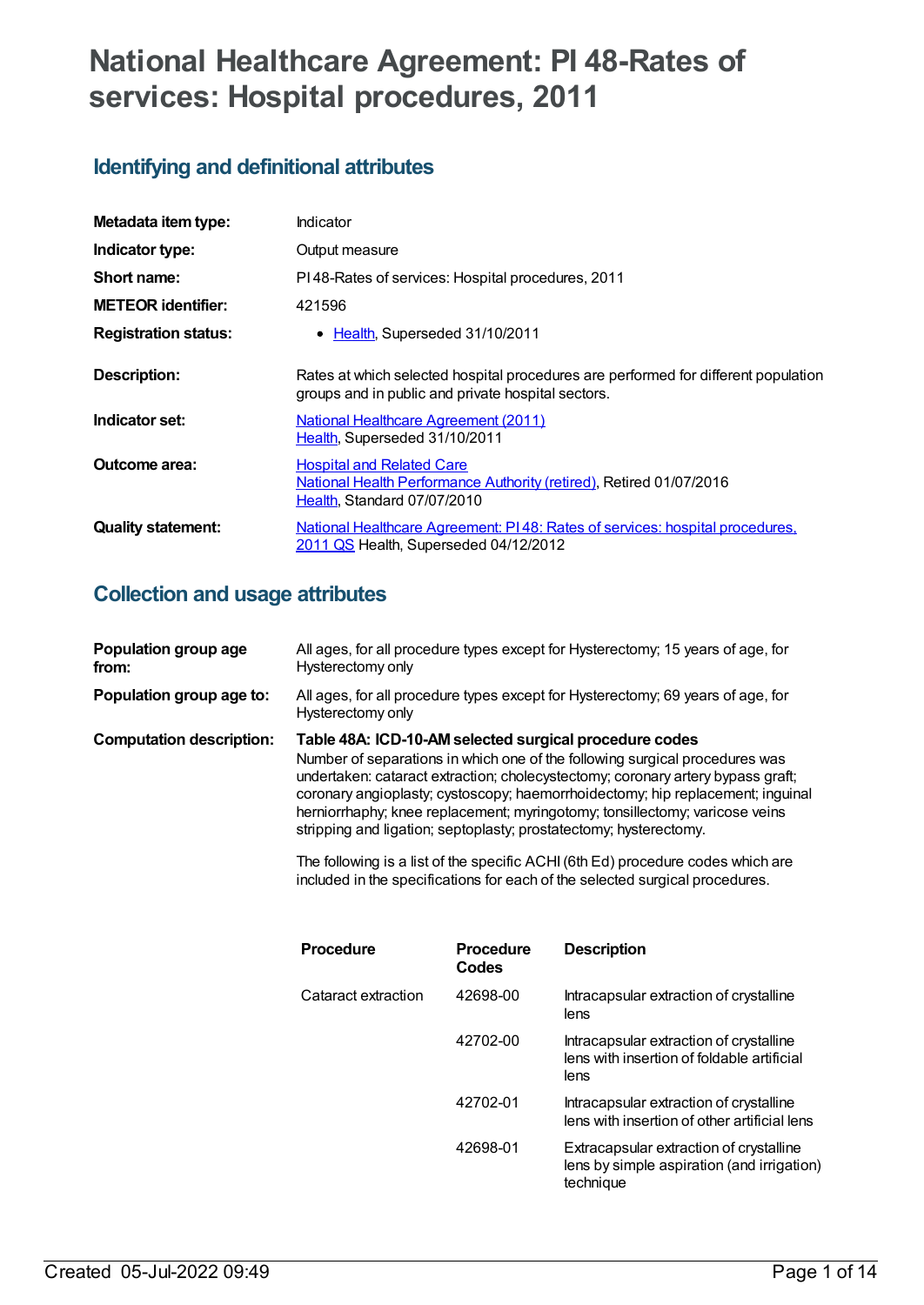| <b>Procedure</b> | <b>Procedure</b><br>Codes | <b>Description</b>                                                                                                                                           |
|------------------|---------------------------|--------------------------------------------------------------------------------------------------------------------------------------------------------------|
|                  | 42702-02                  | Extracapsular extraction of crystalline<br>lens by simple aspiration (and irrigation)<br>technique with insertion of foldable<br>artificial lens             |
|                  | 42702-03                  | Extracapsular extraction of crystalline<br>lens by simple aspiration (and irrigation)<br>technique with insertion of other artificial<br>lens                |
|                  | 42698-02                  | Extracapsular extraction of crystalline<br>lens by phacoemulsification and<br>aspiration of cataract                                                         |
|                  | 42702-04                  | Extracapsular extraction of crystalline<br>lens by phacoemulsification and<br>aspiration of cataract with insertion of<br>foldable artificial lens           |
|                  | 42702-05                  | Extracapsular extraction of crystalline<br>lens by phacoemulsification and<br>aspiration of cataract with insertion of<br>other artificial lens              |
|                  | 42698-03                  | Extracapsular extraction of crystalline<br>lens by mechanical phacofragmentation<br>and aspiration of cataract                                               |
|                  | 42702-06                  | Extracapsular extraction of crystalline<br>lens by mechanical phacofragmentation<br>and aspiration of cataract with insertion<br>of foldable artificial lens |
|                  | 42702-07                  | Extracapsular extraction of crystalline<br>lens by mechanical phacofragmentation<br>and aspiration of cataract with insertion<br>of other artificial lens    |
|                  | 42698-04                  | Other extracapsular extraction of<br>crystalline lens                                                                                                        |
|                  | 42702-08                  | Other extracapsular extraction of<br>crystalline lens with insertion of foldable<br>artificial lens                                                          |
|                  | 42702-09                  | Other extracapsular extraction of<br>crystalline lens with insertion of other<br>artificial lens                                                             |
|                  | 42731-01                  | Extraction of crystalline lens by posterior<br>chamber sclerotomy with removal of<br>vitreous                                                                |
|                  | 42698-05                  | Other extraction of crystalline lens                                                                                                                         |
|                  | 42702-10                  | Other extraction of crystalline lens with<br>insertion of foldable artificial lens                                                                           |
|                  | 42734-00                  | Capsulotomy of lens                                                                                                                                          |
|                  | 42788-00                  | Capsulotomy of lens by laser                                                                                                                                 |
|                  | 42719-00                  | Capsulectomy of lens                                                                                                                                         |
|                  | 42731-00                  | Capsulectomy of lens by posterior<br>chamber sclerotomy with removal of<br>vitreous                                                                          |
|                  | 42719-02                  | Mechanical fragmentation of secondary<br>membrane                                                                                                            |
|                  | 42716-00                  | Removal of juvenile cataract                                                                                                                                 |
|                  | 42702-11                  | Other extraction of crystalline lens with<br>insertion of other artificial lens                                                                              |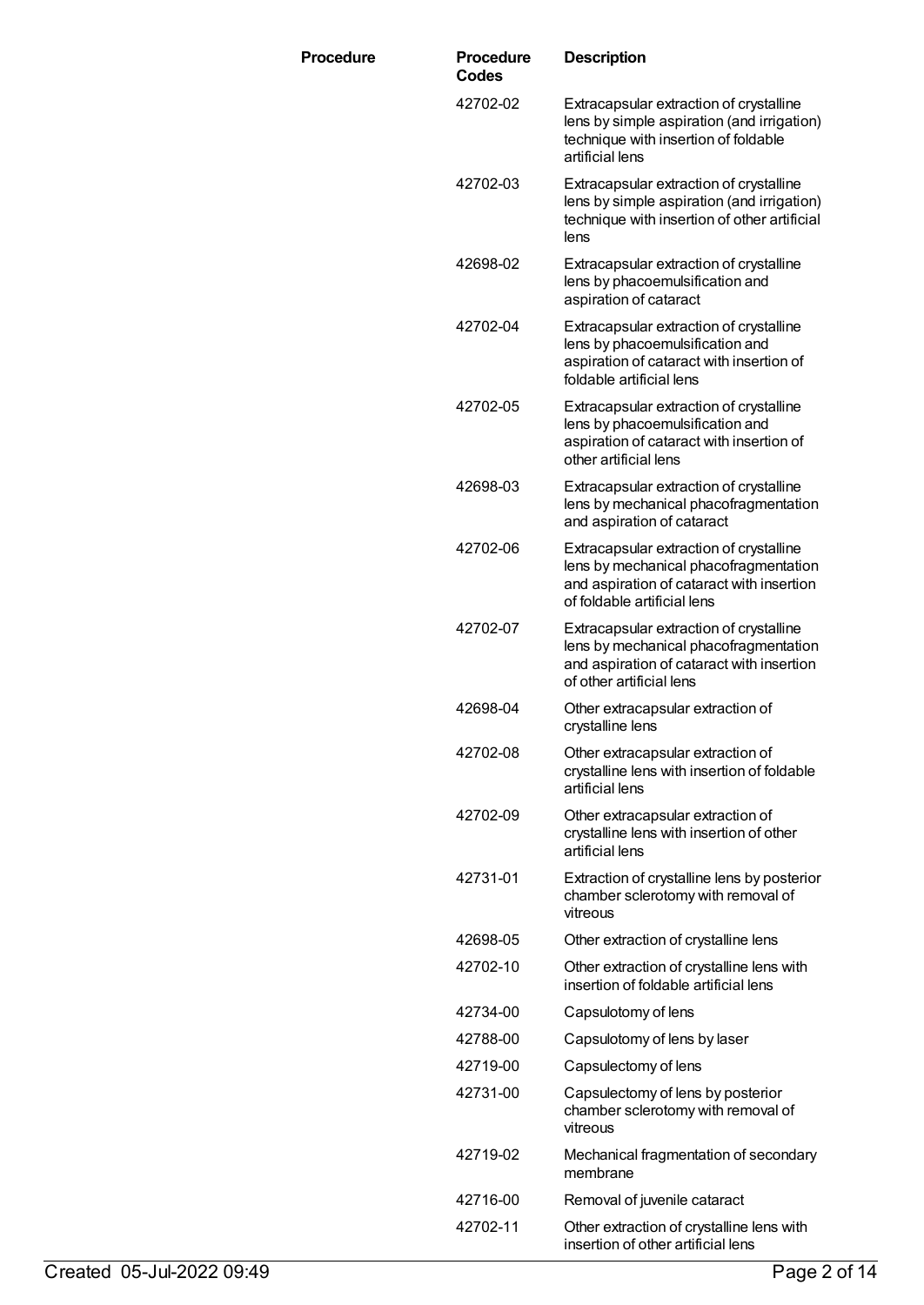| <b>Procedure</b>                | <b>Procedure</b><br>Codes | <b>Description</b>                                                                                           |
|---------------------------------|---------------------------|--------------------------------------------------------------------------------------------------------------|
|                                 | 42722-00                  | Capsulectomy of lens by posterior<br>chamber sclerotomy                                                      |
| Cholecystectomy                 | 30443-00                  | Cholecystectomy                                                                                              |
|                                 | 30454-01                  | Cholecystectomy with choledochotomy                                                                          |
|                                 | 30455-00                  | Cholecystectomy with choledochotomy<br>and biliary intestinal anastomosis                                    |
|                                 | 30445-00                  | Laparoscopic cholecystectomy                                                                                 |
|                                 | 30446-00                  | Laparoscopic cholecystectomy<br>proceeding to open cholecystectomy                                           |
|                                 | 30448-00                  | Laparoscopic cholecystectomy with<br>removal of common bile duct calculus<br>via cystic duct                 |
|                                 | 30449-00                  | Laparoscopic cholecystectomy with<br>removal of common bile duct calculus<br>via laparoscopic choledochotomy |
| Coronary artery<br>bypass graft | 38497-00                  | Coronary artery bypass, using 1<br>saphenous vein graft                                                      |
|                                 | 38497-01                  | Coronary artery bypass, using 2<br>saphenous vein grafts                                                     |
|                                 | 38497-02                  | Coronary artery bypass, using 3<br>saphenous vein grafts                                                     |
|                                 | 38497-03                  | Coronary artery bypass, using $\geq 4$<br>saphenous vein grafts                                              |
|                                 | 38497-04                  | Coronary artery bypass, using 1 other<br>venous graft                                                        |
|                                 | 38497-05                  | Coronary artery bypass, using 2 other<br>venous grafts                                                       |
|                                 | 38497-06                  | Coronary artery bypass, using 3 other<br>venous grafts                                                       |
|                                 | 39497-07                  | Coronary artery bypass, using $\geq 4$ other<br>venous grafts                                                |
|                                 | 38500-00                  | Coronary artery bypass, using 1 LIMA<br>graft                                                                |
|                                 | 38503-00                  | Coronary artery bypass, using $\geq 2$ LIMA<br>grafts                                                        |
|                                 | 38500-01                  | Coronary artery bypass, using 1 RIMA<br>graft                                                                |
|                                 | 38503-01                  | Coronary artery bypass, using $\geq 2$ RIMA<br>grafts                                                        |
|                                 | 38500-02                  | Coronary artery bypass, using 1 radial<br>artery graft                                                       |
|                                 | 38503-02                  | Coronary artery bypass, using $\geq 2$ radial<br>artery grafts                                               |
|                                 | 38500-03                  | Coronary artery bypass, using 1<br>epigastric artery graft                                                   |
|                                 | 38503-03                  | Coronary artery bypass, using $\geq 2$<br>epigastric artery grafts                                           |
|                                 | 38500-04                  | Coronary artery bypass, using 1 other<br>arterial graft                                                      |
|                                 | 38503-04                  | Coronary artery bypass, using $\geq 2$ other<br>arterial grafts                                              |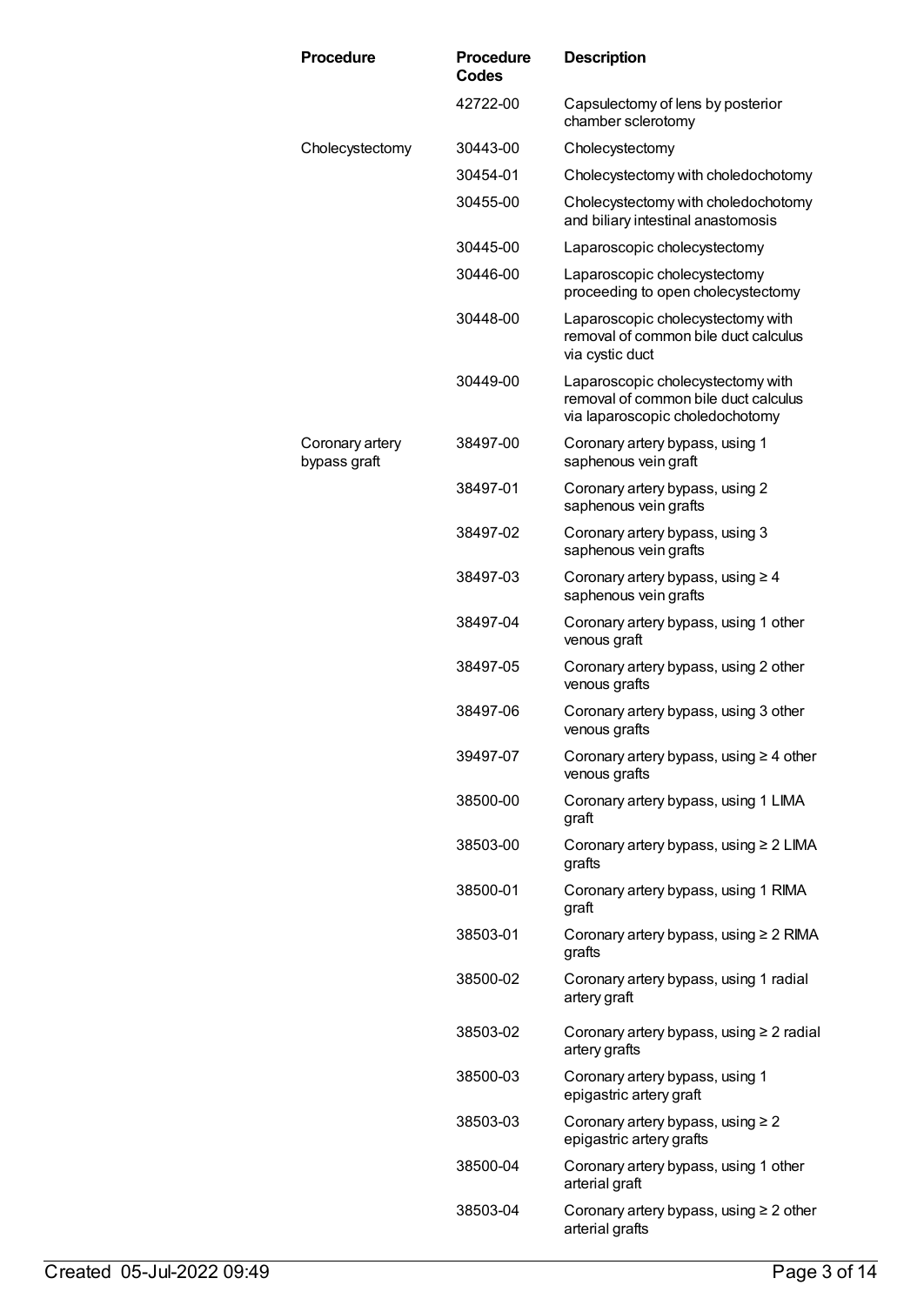| <b>Procedure</b>     | <b>Procedure</b><br>Codes | <b>Description</b>                                                                         |
|----------------------|---------------------------|--------------------------------------------------------------------------------------------|
|                      | 90201-00                  | Coronary artery bypass, using 1 other<br>material graft, not elsewhere classified          |
|                      | 90201-01                  | Coronary artery bypass, using 2 other<br>material grafts, not elsewhere classified         |
|                      | 90201-02                  | Coronary artery bypass, using 3 other<br>material grafts, not elsewhere classified         |
|                      | 90201-03                  | Coronary artery bypass, using $\geq 4$ other<br>material grafts, not elsewhere classified  |
| Coronary angioplasty | 38300-00                  | Percutaneous transluminal balloon<br>angioplasty of 1 coronary artery                      |
|                      | 38303-00                  | Percutaneous transluminal balloon<br>angioplasty of $\geq 2$ coronary arteries             |
|                      | 38300-01                  | Open transluminal balloon angioplasty of<br>1 coronary artery                              |
|                      | 38303-01                  | Open transluminal balloon angioplasty of<br>>= 2 coronary arteries                         |
|                      | 38306-00                  | Percutaneous insertion of 1 transluminal<br>stent into single coronary artery              |
|                      | 38306-01                  | Percutaneous insertion of >= 2<br>transluminal stents into single coronary<br>artery       |
|                      | 38306-02                  | Percutaneous insertion of $>= 2$<br>transluminal stents into multiple coronary<br>arteries |
|                      | 38306-03                  | Open insertion of 1 transluminal stent<br>into single coronary artery                      |
|                      | 38306-04                  | Open insertion of $>= 2$ transluminal<br>stents into single coronary artery                |
|                      | 38306-05                  | Open insertion of $>= 2$ transluminal<br>stents into multiple coronary arteries            |
| Cystoscopy           | 36812-00                  | Cystoscopy                                                                                 |
|                      | 36812-01                  | Cystoscopy through artificial stoma                                                        |
|                      | 36836-00                  | Endoscopic biopsy of bladder                                                               |
| Haemorrhoidectomy    | 32138-00                  | Haemorrhoidectomy                                                                          |
|                      | 32132-00                  | Sclerotherapy for haemorrhoids                                                             |
|                      | 32135-00                  | Rubber band ligation of haemorrhoids                                                       |
|                      | 32135-01                  | Destruction of haemorrhoids                                                                |
| Hip replacement      | 47522-00                  | Hemiarthroplasty of femur                                                                  |
|                      | 49315-00                  | Partial arthroplasty of hip                                                                |
|                      | 49318-00                  | Total arthroplasty of hip, unilateral                                                      |
|                      | 49319-00                  | Total arthroplasty of hip, bilateral                                                       |
|                      | 49324-00                  | Revision of total arthroplasty of hip                                                      |
|                      | 49327-00                  | Revision of total arthroplasty of hip with<br>bone graft to acetabulum                     |
|                      | 49330-00                  | Revision of total arthroplasty of hip with<br>bone graft to femur                          |
|                      | 49333-00                  | Revision of total arthroplasty of hip with<br>bone graft to acetabulum and femur           |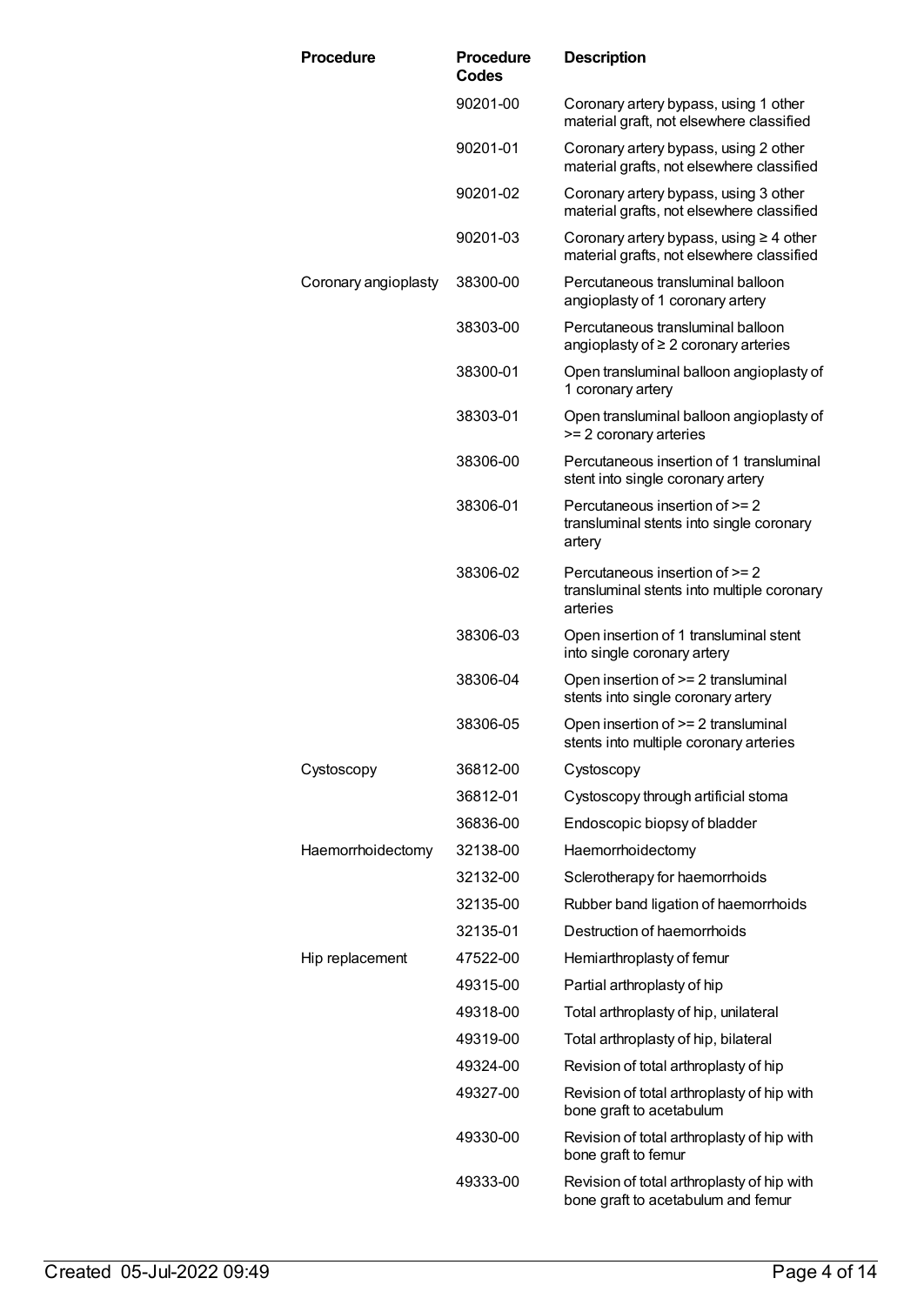| <b>Procedure</b>       | <b>Procedure</b><br>Codes | <b>Description</b>                                                                                   |
|------------------------|---------------------------|------------------------------------------------------------------------------------------------------|
|                        | 49339-00                  | Revision of total arthroplasty of hip with<br>anatomic specific allograft to<br>acetabulum           |
|                        | 49342-00                  | Revision of total arthroplasty of hip with<br>anatomic specific allograft to femur                   |
|                        | 49345-00                  | Revision of total arthroplasty of hip with<br>anatomic specific allograft to<br>acetabulum and femur |
|                        | 49346-00                  | Revision of partial arthroplasty of hip                                                              |
| Inguinal herniorrhaphy | 30614-03                  | Repair of inguinal hernia, bilateral                                                                 |
|                        | 30615-00                  | Repair of incarcerated, obstructed or<br>strangulated hernia                                         |
|                        | 30609-03                  | Laparoscopic repair of inguinal hernia,<br>bilateral                                                 |
|                        | 30614-02                  | Repair of inguinal hernia, unilateral                                                                |
|                        | 30609-02                  | Laparoscopic repair of inguinal hernia,<br>unilateral                                                |
| Knee replacement       | 49527-00                  | Revision of total arthroplasty of knee                                                               |
|                        | 49517-00                  | Hemiarthroplasty of knee                                                                             |
|                        | 49518-00                  | Total arthroplasty of knee, unilateral                                                               |
|                        | 49519-00                  | Total arthroplasty of knee, bilateral                                                                |
|                        | 49534-01                  | Total replacement arthroplasty of<br>patellofemoral joint of knee                                    |
|                        | 49521-00                  | Total arthroplasty of knee with bone graft<br>to femur, unilateral                                   |
|                        | 49521-01                  | Total arthroplasty to knee with bone graft<br>to femur, bilateral                                    |
|                        | 49521-02                  | Total arthroplasty to knee with bone graft<br>to tibia, unilateral                                   |
|                        | 49521-03                  | Total arthroplasty to knee with bone graft<br>to tibia, bilateral                                    |
|                        | 49524-00                  | Total arthroplasty of knee with bone graft<br>to femur and tibia, unilateral                         |
|                        | 49524-01                  | Total arthroplasty of knee with bone graft<br>to femur and tibia, bilateral                          |
|                        | 49530-00                  | Revision of total arthroplasty of knee<br>with bone graft to femur                                   |
|                        | 49530-01                  | Revision of total arthroplasty of knee<br>with bone graft to tibia                                   |
|                        | 49533-00                  | Revision of total arthroplasty of knee<br>with bone graft to femur and tibia                         |
|                        | 49554-00                  | Revision of total arthroplasty of knee<br>with anatomic specific allograft                           |
| Myringotomy            | 41626-00                  | Myringotomy, unilateral                                                                              |
|                        | 41626-01                  | Myringotomy, bilateral                                                                               |
|                        | 41632-00                  | Myringotomy with insertion of tube,<br>unilateral                                                    |
|                        | 41632-01                  | Myringotomy with insertion of tube,<br>bilateral                                                     |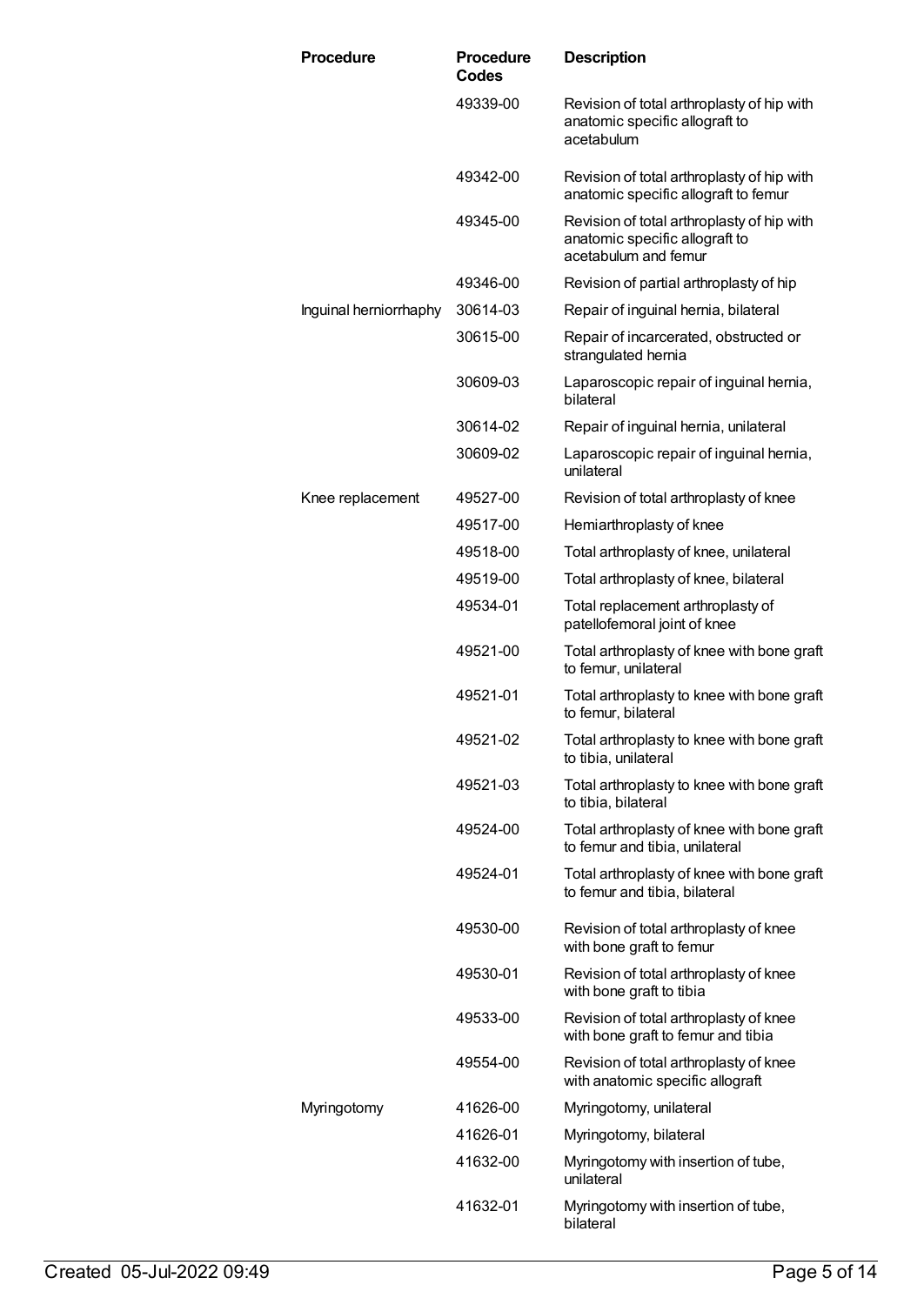| <b>Procedure</b>                         | <b>Procedure</b><br>Codes | <b>Description</b>                                                                                   |
|------------------------------------------|---------------------------|------------------------------------------------------------------------------------------------------|
| Tonsillectomy                            | 41789-00                  | Tonsillectomy without adenoidectomy                                                                  |
|                                          | 41789-01                  | Tonsillectomy with adenoidectomy                                                                     |
| Varicose veins<br>stripping and ligation | 32508-00                  | Interruption of sapheno-femoral junction<br>varicose veins                                           |
|                                          | 32508-01                  | Interruption of sapheno-popliteal junction<br>varicose veins                                         |
|                                          | 32511-00                  | Interruption of sapheno-femoral and<br>sapheno-popliteal junction varicose<br>veins                  |
|                                          | 32504-01                  | Interruption of multiple tributaries of<br>varicose veins                                            |
|                                          | 32507-00                  | Subfascial interruption of one or more<br>perforating varicose veins                                 |
|                                          | 32514-00                  | Reoperation for varicose veins                                                                       |
| Septoplasty                              | 41671-02                  | Septoplasty                                                                                          |
|                                          | 41671-03                  | Septoplasty with submucous resection<br>of nasal septum                                              |
| Prostatectomy                            | 37200-03                  | Suprapubic prostatectomy                                                                             |
|                                          | 37200-04                  | Retropubic prostatectomy                                                                             |
|                                          | 37200-05                  | Other open prostatectomy                                                                             |
|                                          | 37201-00                  | Transurethral needle ablation of prostate<br>[TUNA]                                                  |
|                                          | 37203-00                  | Transurethral resection of prostate<br>[TURP]                                                        |
|                                          | 37203-02                  | Transurethral electrical vaporisation of<br>prostate                                                 |
|                                          | 37203-03                  | Cryoablation of prostate                                                                             |
|                                          | 37203-04                  | Microwave thermotherapy of prostate                                                                  |
|                                          | 37203-05                  | High intensity focused ultrasound<br>[HIFUS] (transrectal) of prostate                               |
|                                          | 37203-06                  | Other closed prostatectomy                                                                           |
|                                          | 37207-00                  | Endoscopic laser ablation of prostate                                                                |
|                                          | 37207-01                  | Endoscopic laser excision of prostate                                                                |
|                                          | 37209-00                  | Radical prostatectomy                                                                                |
|                                          | 37209-01                  | Laparoscopic radical prostatectomy                                                                   |
|                                          | 37210-00                  | Radical prostatectomy with bladder<br>neck reconstruction                                            |
|                                          | 37210-01                  | Laparoscopic radical prostatectomy<br>with bladder neck reconstruction                               |
|                                          | 37211-00                  | Radical prostatectomy with bladder<br>neck reconstruction and pelvic<br>lymphadenectomy              |
|                                          | 37211-01                  | Laparoscopic radical prostatectomy<br>with bladder neck reconstruction and<br>pelvic lymphadenectomy |
|                                          | 37224-01                  | Endoscopic resection of lesion of<br>prostate                                                        |
|                                          | 37224-00                  | Endoscopic destruction of lesion of<br>prostate                                                      |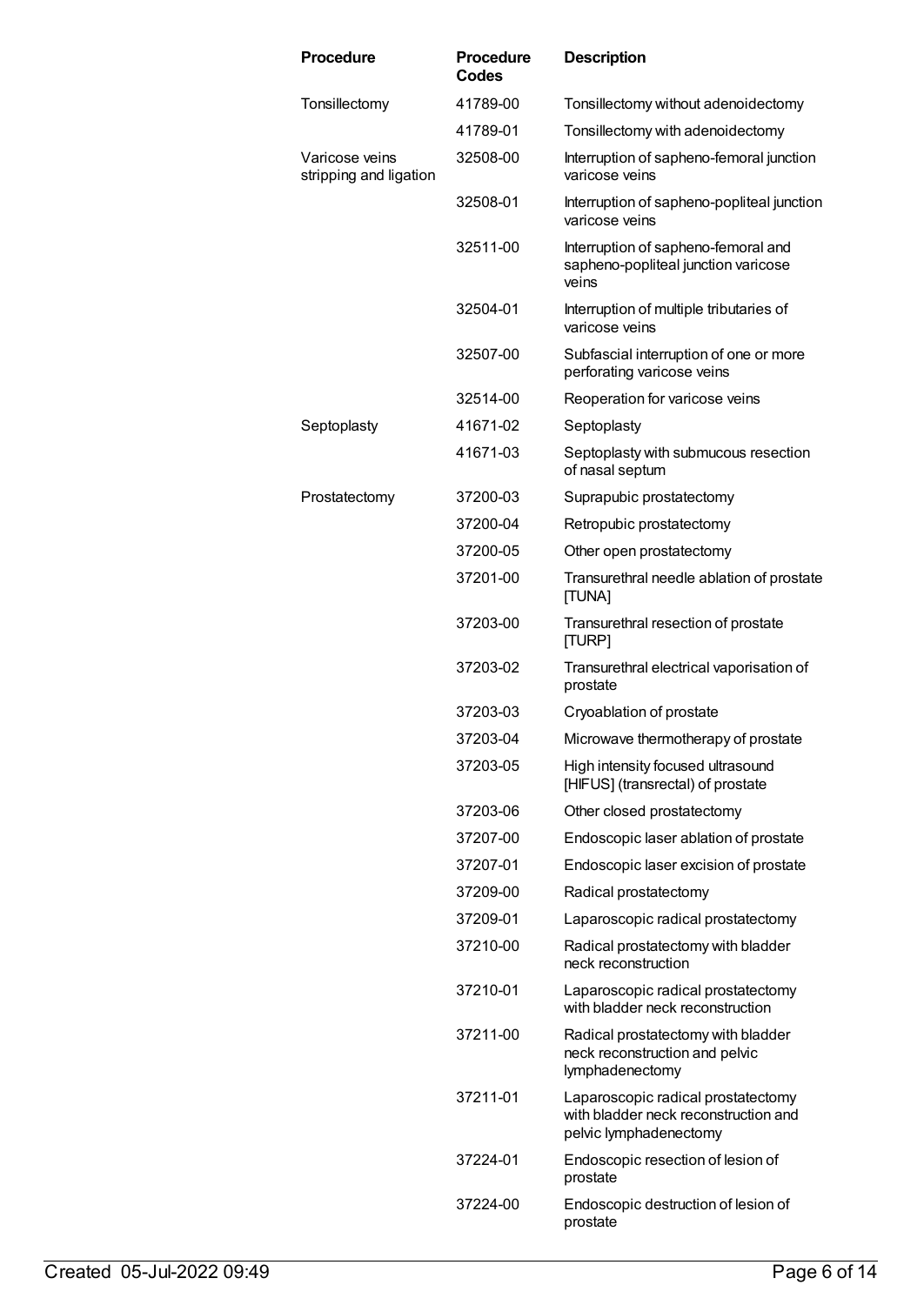| <b>Procedure</b> | <b>Procedure</b><br><b>Codes</b> | <b>Description</b>                                                                                               |
|------------------|----------------------------------|------------------------------------------------------------------------------------------------------------------|
|                  | 90407-00                         | Excision of other lesion of prostate                                                                             |
| Hysterectomy     | 35653-00                         | Subtotal abdominal hysterectomy                                                                                  |
|                  | 35653-01                         | Total abdominal hysterectomy                                                                                     |
|                  | 35653-04                         | Total abdominal hysterectomy with<br>removal of adnexa                                                           |
|                  | 35661-00                         | Abdominal hysterectomy with extensive<br>retroperitoneal dissection                                              |
|                  | 35670-00                         | Abdominal hysterectomy with radical<br>excision of pelvic lymph nodes                                            |
|                  | 35667-00                         | Radical abdominal hysterectomy                                                                                   |
|                  | 35664-00                         | Radical abdominal hysterectomy with<br>radical excision of pelvic lymph<br>nodes                                 |
|                  | 90448-00                         | Subtotal laparoscopic abdominal<br>hysterectomy                                                                  |
|                  | 90448-01                         | Total laparoscopic abdominal<br>hysterectomy                                                                     |
|                  | 90448-02                         | Total laparoscopic abdominal<br>hysterectomy with removal of adnexa                                              |
|                  | 35657-00                         | Vaginal hysterectomy                                                                                             |
|                  | 35750-00                         | Laparoscopically assisted vaginal<br>hysterectomy                                                                |
|                  | 35756-00                         | Laparoscopically assisted vaginal<br>hysterectomy proceeding to abdominal<br>hysterectomy                        |
|                  | 35673-02                         | Vaginal hysterectomy with removal of<br>adnexa                                                                   |
|                  | 35753-02                         | Laparoscopically assisted vaginal<br>hysterectomy with removal of adnexa                                         |
|                  | 35756-03                         | Laparoscopically assisted vaginal<br>hysterectomy proceeding to abdominal<br>hysterectomy with removal of adnexa |
|                  | 35667-01                         | Radical vaginal hysterectomy                                                                                     |
|                  | 35664-01                         | Radical vaginal hysterectomy with<br>radical excision of pelvic lymph nodes                                      |
|                  | 90450-00                         | Anterior pelvic exenteration                                                                                     |
|                  | 90450-01                         | Posterior pelvic exenteration                                                                                    |
|                  | 90450-02                         | Total pelvic exenteration                                                                                        |

Numerator excludes multiple procedures for the same separation within the same procedure group; separations with care type newborn with no qualified days, hospital boarders and posthumous organ procurement.

Rates directly age-standardised. Hysterectomy limited to patients aged 15–69 years. Prostatectomy limited to males.

Analysis by state and territory is based on location of service.

Analysis by remoteness and SEIFA Index of Relative Socioeconomic Disadvantage (IRSD) is based on usual residence of person.

Presented number and per 1,000.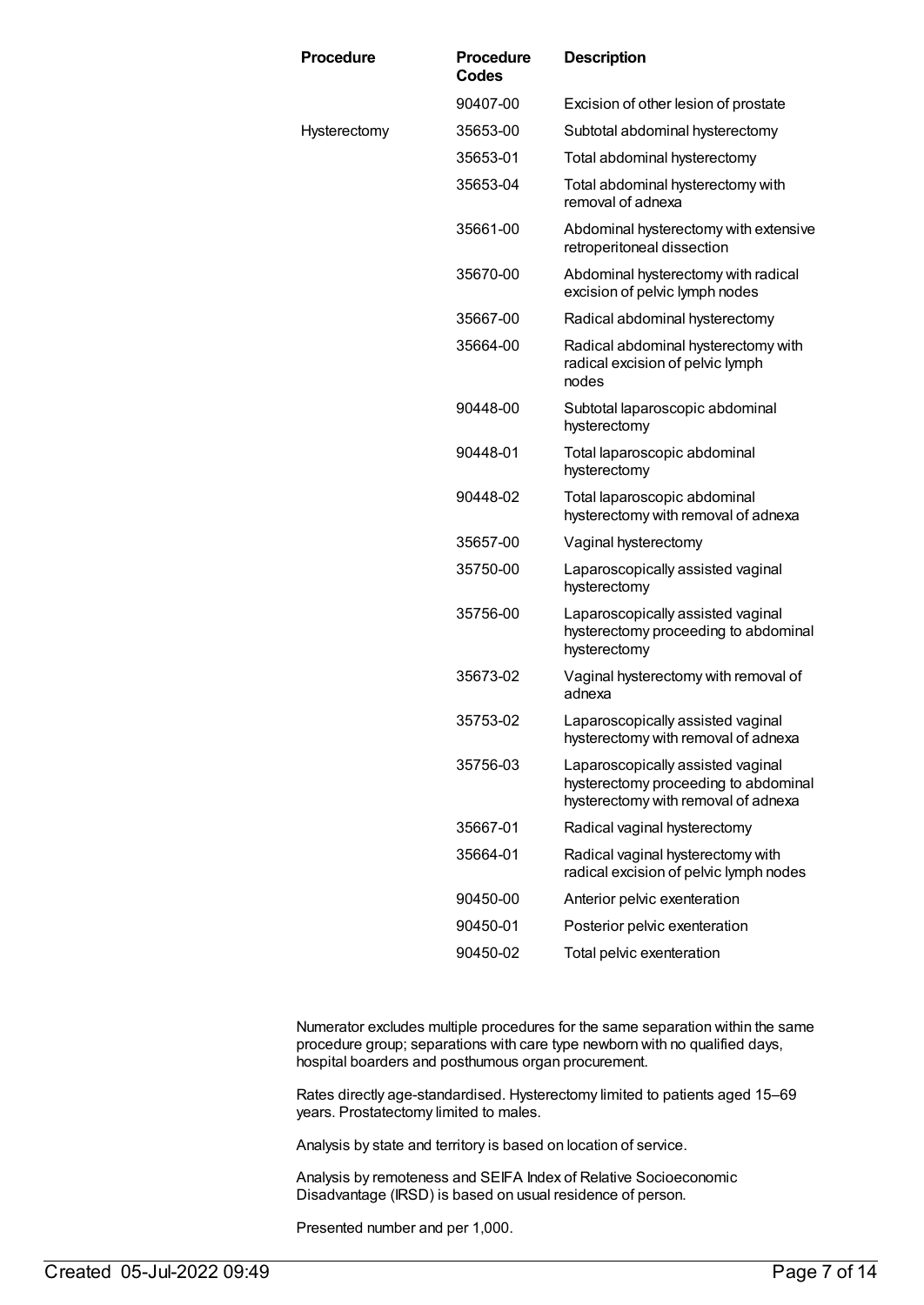| <b>Computation:</b> |
|---------------------|
|---------------------|

1,000 x (Numerator ÷ Denominator)

Calculated separately for each procedure.

- **Numerator:** Number of hospital separations involving the following procedures:
	- (a) Cataract extraction
	- (b) Cholecystectomy
	- (c) Coronary artery bypass graft
	- (d) Coronary angioplasty
	- (e) Cytoscopy
	- (f) Haemorrhoidectomy
	- (g) Hip replacement
	- (h) Inguinal herniorrhaphy
	- (i) Knee replacement
	- (j) Myringotomy
	- (k) Tonsillectomy
	- (l) Varicose veins stripping and ligation
	- (m) Septoplasty
	- (n) Prostatectomy
	- (o) Hysterectomy (limited to patients aged 15-69 years)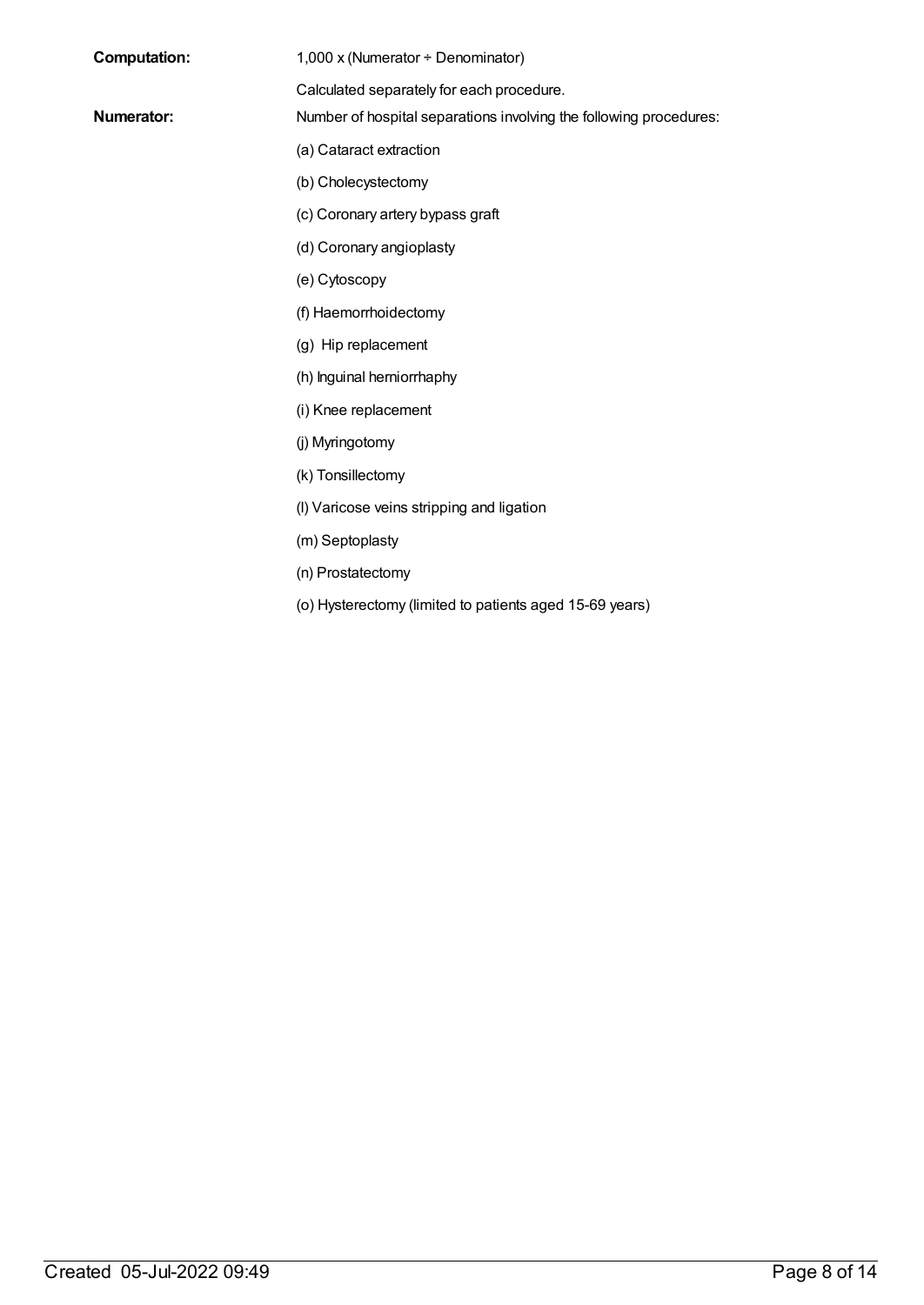Hospital [service—care](https://meteor.aihw.gov.au/content/270174) type, code N[N].N

**Data Source**

National Hospital Morbidity [Database](https://meteor.aihw.gov.au/content/394352) (NHMD)

**NMDS / DSS**

[Admitted](https://meteor.aihw.gov.au/content/361679) patient care NMDS 2008-09

**Guide for use**

Data source type: Administrative by-product data

## **Data Element / Data Set**

[Person—sex,](https://meteor.aihw.gov.au/content/287316) code N

**Data Source**

National Hospital Morbidity [Database](https://meteor.aihw.gov.au/content/394352) (NHMD)

**NMDS / DSS**

[Admitted](https://meteor.aihw.gov.au/content/361679) patient care NMDS 2008-09

**Guide for use**

Data source type: Administrative by-product data

## **Data Element / Data Set**

Person-age, total years N[NN]

**Data Source**

National Hospital Morbidity [Database](https://meteor.aihw.gov.au/content/394352) (NHMD)

**NMDS / DSS**

[Admitted](https://meteor.aihw.gov.au/content/361679) patient care NMDS 2008-09

**Guide for use**

Data source type: Administrative by-product data

# **Data Element / Data Set**

Episode of admitted patient [care—procedure,](https://meteor.aihw.gov.au/content/361687) code (ACHI 6th edn) NNNNN-NN

**Data Source**

National Hospital Morbidity [Database](https://meteor.aihw.gov.au/content/394352) (NHMD)

**NMDS / DSS**

[Admitted](https://meteor.aihw.gov.au/content/361679) patient care NMDS 2008-09

## **Guide for use**

Data source type: Administrative by-product

**Denominator:** For procedures (a) to (m): Total population

For procedure (n): Male population

For procedure (o): Female population aged 15–69 years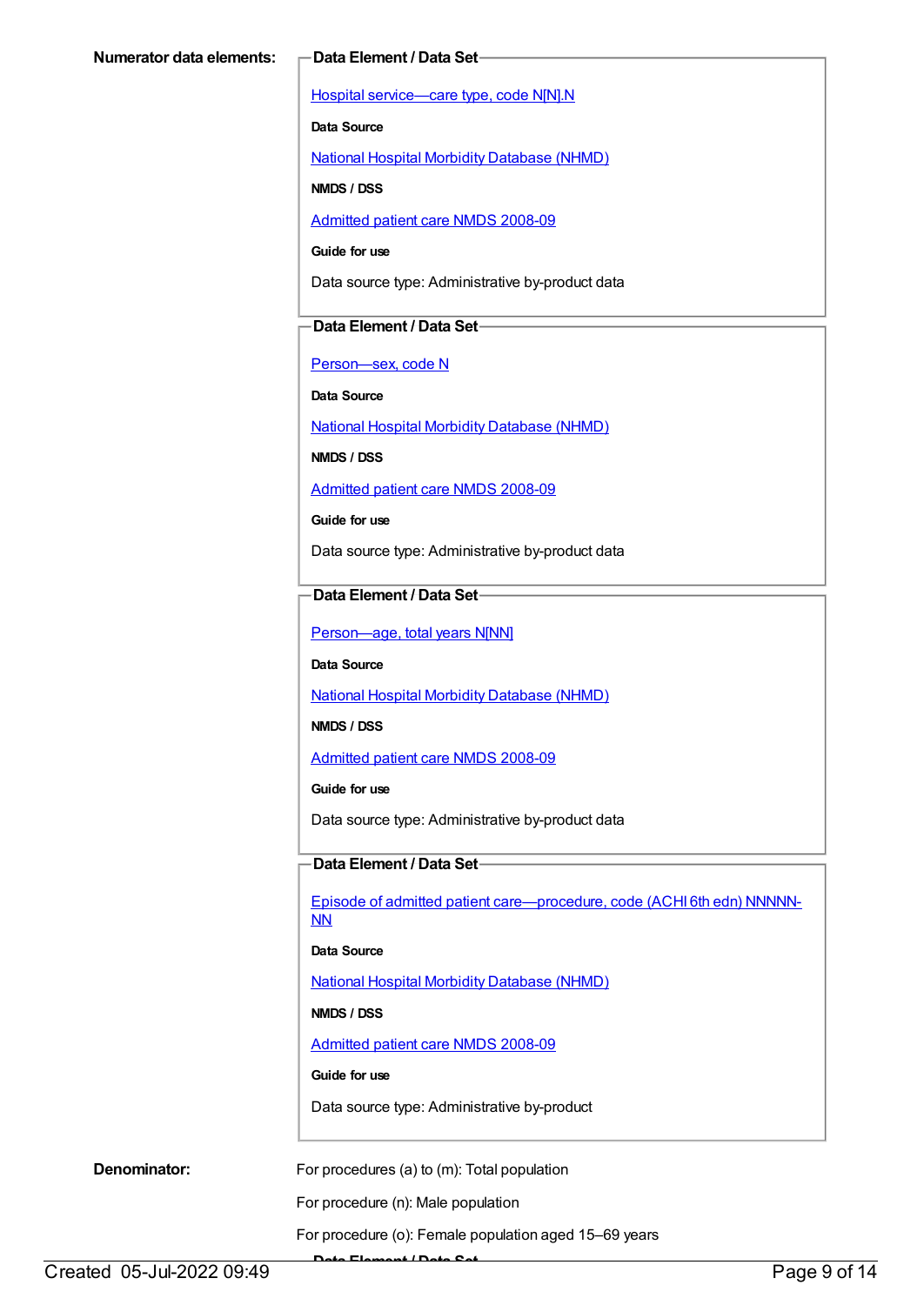### **Denominator data elements:**

#### **Data Element / Data Set**

#### **Data Element**

Person—estimated resident population of Australia

#### **Data Source**

ABS Estimated resident population (total [population\)](https://meteor.aihw.gov.au/content/393625)

**Guide for use**

Data source type: Census-based plus administrative by-product data

## **Data Element / Data Set**

#### **Data Element**

Person—estimated resident population of Australia

**Data Source**

ABS Indigenous [experimental](https://meteor.aihw.gov.au/content/394092) estimates and projections (2001 Censusbased)

**Guide for use**

Data source type: Census-based plus administrative by-product data

## **Data Element / Data Set**

[Person—sex,](https://meteor.aihw.gov.au/content/287316) code N

**Data Source**

ABS Estimated resident population (total [population\)](https://meteor.aihw.gov.au/content/393625)

**Guide for use**

Data source type: Census-based plus administrative by-product data

# **Data Element / Data Set**

### [Person—sex,](https://meteor.aihw.gov.au/content/287316) code N

#### **Data Source**

ABS Indigenous [experimental](https://meteor.aihw.gov.au/content/394092) estimates and projections (2001 Censusbased)

#### **Guide for use**

Data source type: Census-based plus administrative by-product data

### **Data Element / Data Set**

[Person—age,](https://meteor.aihw.gov.au/content/303794) total years N[NN]

#### **Data Source**

ABS Estimated resident population (total [population\)](https://meteor.aihw.gov.au/content/393625)

#### **Guide for use**

Data source type: Census-based plus administrative by-product data

## **Data Element / Data Set**

Person-age, total years N[NN]

**Data Source**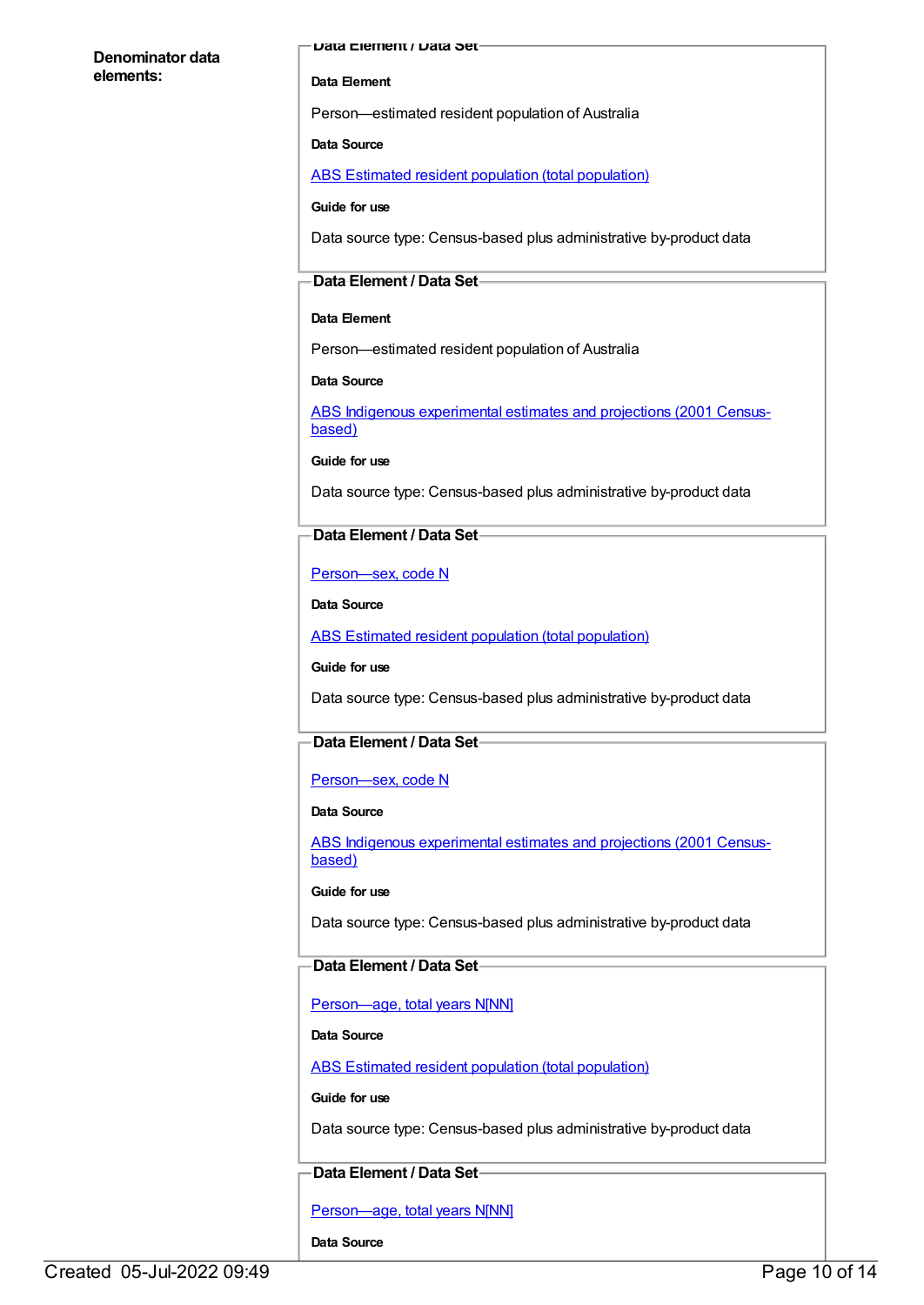|                            | ABS Indigenous experimental estimates and projections (2001 Census-<br>based)                                                                                                                                                                                                                                                                         |
|----------------------------|-------------------------------------------------------------------------------------------------------------------------------------------------------------------------------------------------------------------------------------------------------------------------------------------------------------------------------------------------------|
|                            | Guide for use                                                                                                                                                                                                                                                                                                                                         |
|                            | Data source type: Census-based plus administrative by-product data                                                                                                                                                                                                                                                                                    |
|                            |                                                                                                                                                                                                                                                                                                                                                       |
| Disaggregation:            | 2008-09-Nationally, by SEIFA Index of Relative Socioeconomic<br>Disadvantage (IRSD) deciles                                                                                                                                                                                                                                                           |
|                            | 2008-09-State and territory, by procedure type (and total), by:                                                                                                                                                                                                                                                                                       |
|                            | • hospital sector<br>• Indigenous status<br>• remoteness<br>• SEIFA IRSD quintiles.                                                                                                                                                                                                                                                                   |
|                            | Disaggregations within individual jurisdictions are subject to data quality<br>considerations. Some disaggregations may result in numbers too small for<br>publication. National disaggregation by Indigenous status will be based on data<br>only from jurisdictions for which the quality of Indigenous identification is considered<br>acceptable. |
| <b>Disaggregation data</b> | Data Element / Data Set-                                                                                                                                                                                                                                                                                                                              |
| elements:                  | Establishment-organisation identifier (state/territory), NNNNN                                                                                                                                                                                                                                                                                        |
|                            | Data Source                                                                                                                                                                                                                                                                                                                                           |
|                            | <b>National Hospital Morbidity Database (NHMD)</b>                                                                                                                                                                                                                                                                                                    |
|                            | <b>NMDS / DSS</b>                                                                                                                                                                                                                                                                                                                                     |
|                            | <b>Admitted patient care NMDS 2008-09</b>                                                                                                                                                                                                                                                                                                             |
|                            | Guide for use                                                                                                                                                                                                                                                                                                                                         |
|                            | Data source type: Administrative by-product                                                                                                                                                                                                                                                                                                           |
|                            | Data Element / Data Set-                                                                                                                                                                                                                                                                                                                              |
|                            | Establishment-sector, code N                                                                                                                                                                                                                                                                                                                          |
|                            | <b>Data Source</b>                                                                                                                                                                                                                                                                                                                                    |
|                            | <b>National Hospital Morbidity Database (NHMD)</b>                                                                                                                                                                                                                                                                                                    |
|                            | NMDS / DSS                                                                                                                                                                                                                                                                                                                                            |
|                            | Admitted patient care NMDS 2008-09                                                                                                                                                                                                                                                                                                                    |
|                            | Guide for use                                                                                                                                                                                                                                                                                                                                         |
|                            | Data source type: Administrative by-product                                                                                                                                                                                                                                                                                                           |
|                            | Data Element / Data Set-                                                                                                                                                                                                                                                                                                                              |
|                            | Person-Indigenous status, code N                                                                                                                                                                                                                                                                                                                      |
|                            | <b>Data Source</b>                                                                                                                                                                                                                                                                                                                                    |
|                            | <b>National Hospital Morbidity Database (NHMD)</b>                                                                                                                                                                                                                                                                                                    |
|                            | NMDS / DSS                                                                                                                                                                                                                                                                                                                                            |
|                            | Admitted patient care NMDS 2008-09                                                                                                                                                                                                                                                                                                                    |
|                            | Guide for use                                                                                                                                                                                                                                                                                                                                         |
|                            | Data source type: Administrative by-product                                                                                                                                                                                                                                                                                                           |
|                            |                                                                                                                                                                                                                                                                                                                                                       |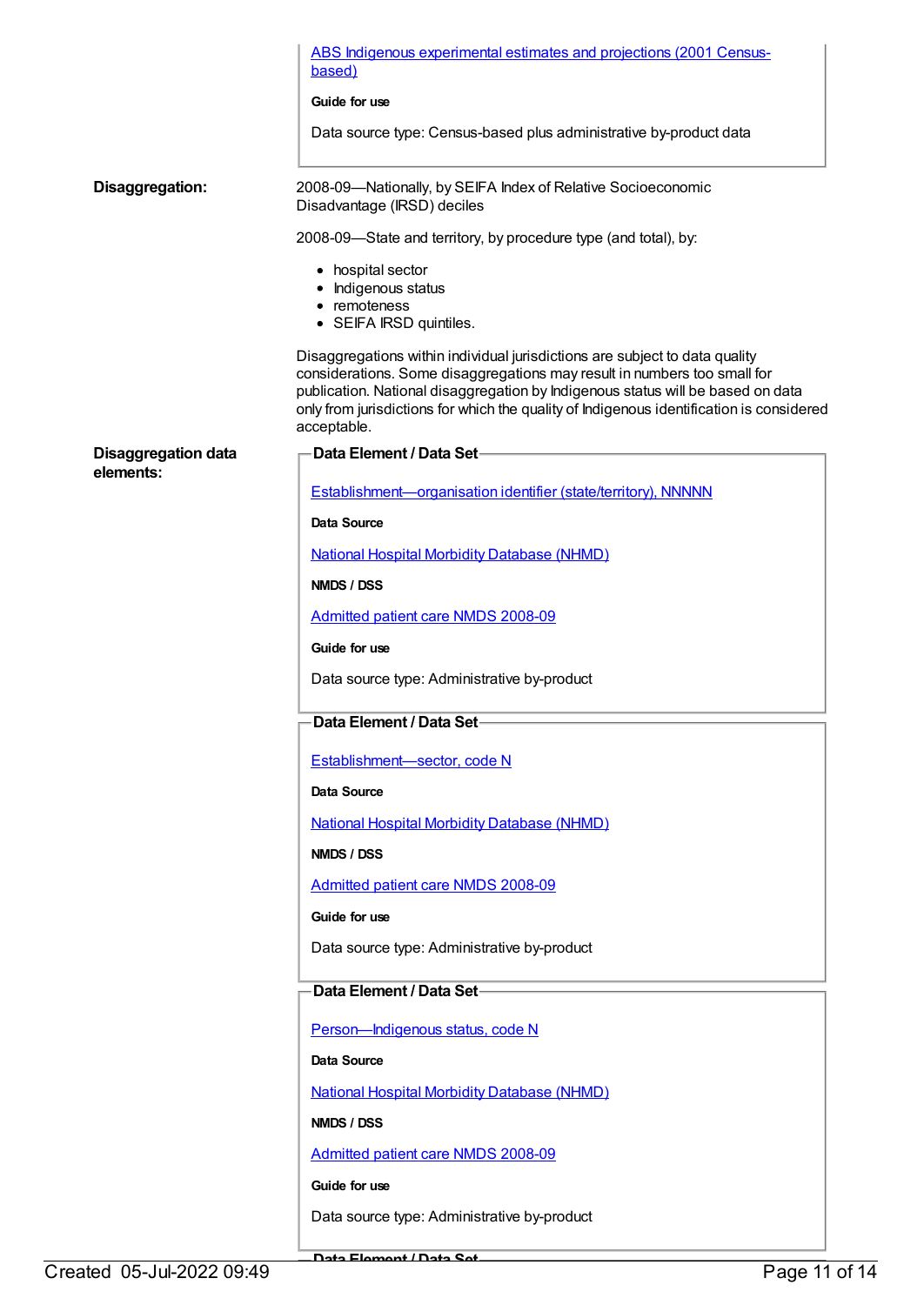|                  | שמע ∟וקוווקווג ו שמעט ש                                                                                                                                                                                                                                          |
|------------------|------------------------------------------------------------------------------------------------------------------------------------------------------------------------------------------------------------------------------------------------------------------|
|                  | Episode of admitted patient care—procedure, code (ACHI 6th edn) NNNNN-<br>NN                                                                                                                                                                                     |
|                  | <b>Data Source</b>                                                                                                                                                                                                                                               |
|                  | <b>National Hospital Morbidity Database (NHMD)</b>                                                                                                                                                                                                               |
|                  | NMDS / DSS                                                                                                                                                                                                                                                       |
|                  | <b>Admitted patient care NMDS 2008-09</b>                                                                                                                                                                                                                        |
|                  | Guide for use                                                                                                                                                                                                                                                    |
|                  | Data source type: Administrative by-product                                                                                                                                                                                                                      |
|                  | Data Element / Data Set-                                                                                                                                                                                                                                         |
|                  | Data Source                                                                                                                                                                                                                                                      |
|                  | <b>National Hospital Morbidity Database (NHMD)</b>                                                                                                                                                                                                               |
|                  | NMDS / DSS                                                                                                                                                                                                                                                       |
|                  | Admitted patient care NMDS 2008-09                                                                                                                                                                                                                               |
|                  | Guide for use                                                                                                                                                                                                                                                    |
|                  | Data source type: Administrative by-product<br>Used for disaggregation by remoteness and SEIFA IRSD                                                                                                                                                              |
| <b>Comments:</b> | This provides an indication of the extent to which patients are being provided with<br>particular interventions. It reflects the quality of non-hospital care, access to<br>hospitalisation and access to interventions for those patients who are hospitalised. |

Most recent data available for 2011 CRC report: 2008–09

# **Representational attributes**

| Rate   |
|--------|
| Real   |
| Person |
| N[N].N |
|        |

# **Indicator conceptual framework**

| <b>Framework and</b> | <b>Accessibility</b> |
|----------------------|----------------------|
| dimensions:          |                      |

**Data source attributes**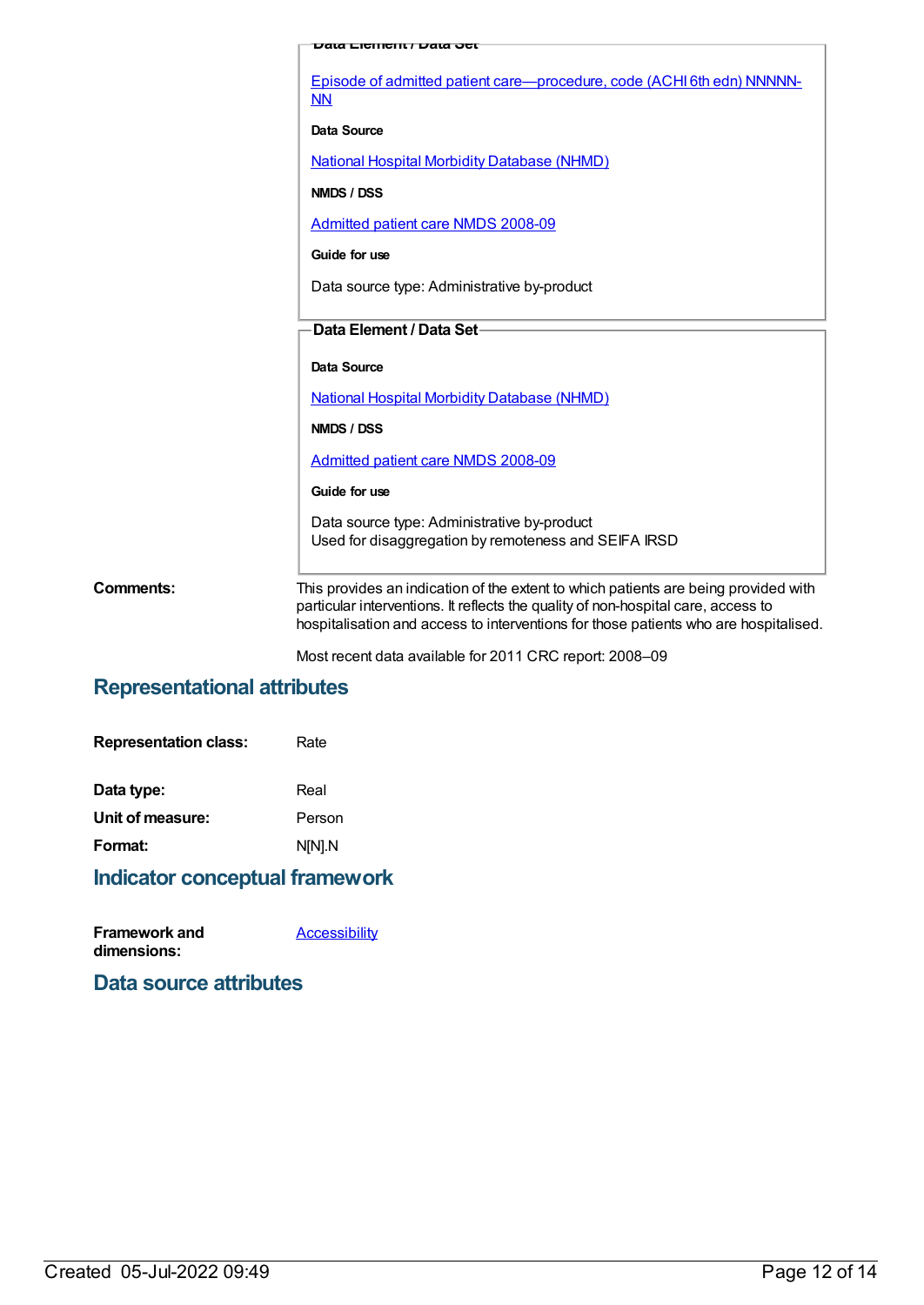ABS Estimated resident population (total [population\)](https://meteor.aihw.gov.au/content/393625)

**Frequency**

**Quarterly** 

**Quality statement**

ABS Estimated resident population (total [population\),](https://meteor.aihw.gov.au/content/449216) QS

**Data custodian**

Australian Bureau of Statistics

#### **Data Source**

National Hospital Morbidity [Database](https://meteor.aihw.gov.au/content/394352) (NHMD)

**Frequency**

Annual

**Data custodian**

Australian Institute of Health and Welfare

### **Data Source**

ABS Indigenous experimental estimates and projections (2001 [Census-based\)](https://meteor.aihw.gov.au/content/394092)

**Frequency**

Periodic

**Quality statement**

ABS Indigenous [experimental](https://meteor.aihw.gov.au/content/449223) estimates and projections, QS

**Data custodian**

Australian Bureau of Statistics

# **Accountability attributes**

| <b>Reporting requirements:</b>                                                      | National Healthcare Agreement              |
|-------------------------------------------------------------------------------------|--------------------------------------------|
| Organisation responsible<br>for providing data:                                     | Australian Institute of Health and Welfare |
| <b>Further data development / Specification: Long-term.</b><br>collection required: |                                            |

# **Source and reference attributes**

# **Relational attributes**